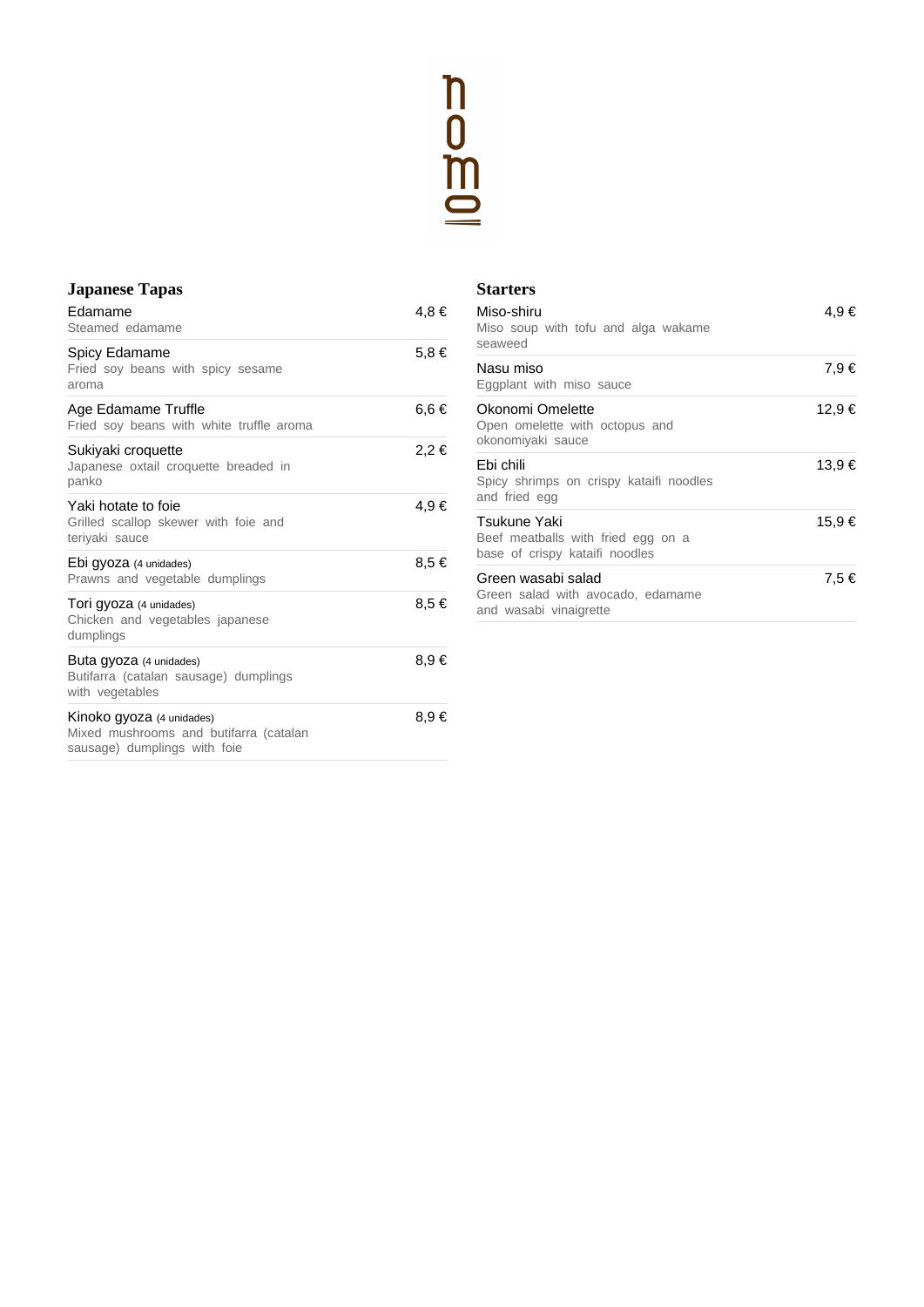## **Raw Bar**

| Ebi mayo mentaiko<br>Japanese shrimp and avocado salad with<br>mentaiko mayonnaise with a spicy touch | 11,5 €    |
|-------------------------------------------------------------------------------------------------------|-----------|
| Maguro Tataki<br>Tuna tataki with avocado cream                                                       | 13,9 €    |
| Toro no canelon ikura nose<br>Tuna belly cannelloni with avocado, trout roe,<br>fresh wasabi leaves   | 19,9 €    |
| Salmonete no tataki<br>Red mullet tataki with sugar snappeas, ponzu<br>sauce and fresh wasabileaves   | 18,5 €    |
| Maguro taco<br>Tuna tartar mini taco with marinated wasabi<br>leaves and shiso                        | 4.5 €     |
| Salmon taco<br>Norwegian salmon tartar mini taco with mango,<br>trout roe and egg yolk                | $3.8 \in$ |
| Toro taco<br>Tuna belly tartar mini taco, egg yolk and trout<br>roe                                   | 5,6 €     |
| Ebi taco<br>White shrimp tartar mini taco with nori seaweed<br>sauce                                  | 6.4 €     |

## **Rice and Noodles**

| Yakimeshi<br>Fried rice with beef and omelette                                 | 10.9 € |
|--------------------------------------------------------------------------------|--------|
| Unagui yakimeshi<br>Fried rice with eel, local mushrooms and<br>black trumpets | 14,5 € |
| Omu yakisoba<br>Omelette wrapped grilled noodles with beef<br>and vegetables   | 12.9 € |
| Aka ebi yakisoba<br>Yakisoba noodles with red shrimp, shiitake<br>and egg yolk | 20€    |

# **Grill and Tempura**

| Tako yaki<br>Grilled octopus with potato mochi and spicy<br>mayonnaise                                          | 14,9 € |
|-----------------------------------------------------------------------------------------------------------------|--------|
| Gyu niku no tataki<br>Beef tataki with confit mushrooms and miso<br>sauce                                       | 19,5 € |
| Kama toro no mini temaki (8 unidades)<br>Marinated tuna belly served on 8 mini nori<br>seaweed temaki with rice | 21,5 € |
| Ebi no tempura<br>Shrimp tempura with kimuchi sauce                                                             | 13,8 € |
| Foie kaki age<br>Vegetable tempura with foie and fried egg                                                      | 14,9 € |
| Tori no Kara-Age<br>Kara-age fried chicken                                                                      | 8,8€   |

#### **Assorted Sushi**

| Special assortment (35 unidades)<br>Special Chef's Selection of maki and nigiri<br>sushi | 69€    |
|------------------------------------------------------------------------------------------|--------|
| Sushi (15 unidades)<br>8 maki and 7 assorted nigiri                                      | 25.9€  |
| Sushi to sashimi (18 unidades)<br>6 maki, 3 nigiri and 9 sashimi assorted<br>pieces      | 25,9 € |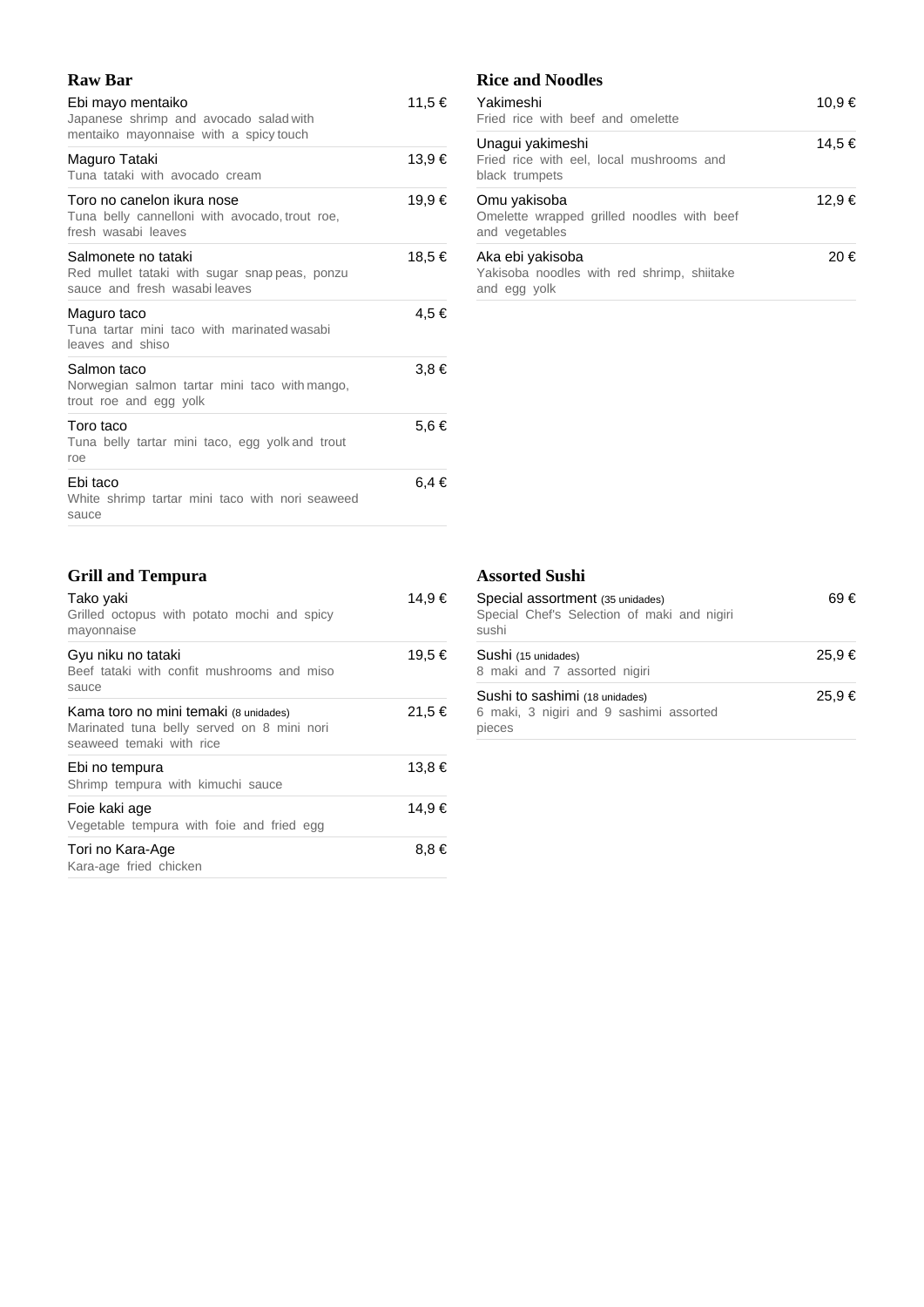### **Classic Nomo Rolls**

| Salmon Maki (6 unidades)<br>Norwegian salmon hosomaki                                                         | 7,6 €  |
|---------------------------------------------------------------------------------------------------------------|--------|
| Tekka Maki (6 unidades)<br>Tuna hosomaki                                                                      | 7,6 €  |
| California roll (8 unidades)<br>King crab chatka roll with tobiko spawn,<br>mayonnaise and avocado            | 10,9 € |
| Salmon to avocado (8 unidades)<br>Norwegian salmon roll with avocado, black<br>sesame and mayonnaise.         | 10,9 € |
| Foie no Teriyaki Maki sushi (5 unidades)<br>Grilled foie roll with teriyaki sauce                             | 11,9 € |
| Unagui to Foie (5 unidades)<br>Delta del Ebro's eel and Emporda's foie gras<br>futomaki roll with miso sauce. | 12,9 € |
| Spicy Tuna (5 unidades)<br>Tuna futomaki with spicy sauce                                                     | 10,9 € |
| Crispy Toro (5 unidades)<br>Tuna belly futomaki with pine nuts, rice cookie<br>and shiso leave                | 14,9 € |

| <b>Nigiris</b>                                                                     |           |
|------------------------------------------------------------------------------------|-----------|
| Salmon Nigiri<br>Norwegian salmon nigiri                                           | 2,8 €     |
| Maguro Nigiri<br>Tuna nigiri                                                       | 2,9 €     |
| Ikura Gunkan<br>Salmon roe gunkan                                                  | 4€        |
| <b>Toro Nigiri</b><br>Tuna belly nigiri                                            | 3,5 €     |
| Unagui Nigiri<br>Flamed eel nigiri                                                 | 3.7€      |
| Aburi Toro no Nigiri<br>Flamed tuna belly nigiri                                   | $3.8 \in$ |
| Aburi Salmon Nigiri Ikura Nose<br>Norwegian salmon flamed nigiri with trout<br>roe | $3.8 \in$ |
| <b>Brie Nigiri</b><br>Brie nigiri flamed with honey and nuts                       | $3,3 \in$ |
| Foie Nigiri<br>Grilled foie with teriyaki sauce nigiri                             | $3.8 \in$ |
| Gyu burger nigiri<br>Beef burger nigiri                                            | $3.9 \in$ |
| Butterfish nigiri<br>Butterfish nigiri with black truffle cream                    | 3€        |
| Uzura no medamayaki<br>Fried quail egg nigiri with black truffle<br>cream          | $3,2 \in$ |

### **Rainbow Rolls**

| Hokkai Pepper Uramaki (8 unidades)<br>Avocado tempura uramaki with Norwegian salmon<br>and scallop, spicy sauce and crispy onion      | 13.9 € |
|---------------------------------------------------------------------------------------------------------------------------------------|--------|
| Salmon smoke ebi furai (8 unidades)<br>Deep fried panko shrimp uramaki with flambéed<br>Norwegian salmon, tartar sauce and smoked oil | 14,5 € |
| Smoke butterfish uramaki (8 unidades)<br>Deep fried panko shrimp uramaki with smoke<br>butterfish and caramelized onions              | 14.5 € |
| Spider Uramaki (8 unidades)<br>Soft shell crab uramaki with avocado, prawn,<br>tobiko and spicy sauce.                                | 17.9 € |
| Rainbow Tuna uramaki (8 unidades)<br>Avocado tempura uramaki, tuna belly, caramelized<br>onion, truffle sauce and egg yolk            | 17,5 € |
| Philadelphia roll (8 unidades)<br>Avocado tempura uramaki with cream cheese,<br>truffle sauce, wasabi and mango                       | 13.9 € |

#### **Sashimi**

| Salmon sashimi (3 unidades)<br>Norweigan salmon sashimi | 7.6 €     |
|---------------------------------------------------------|-----------|
| Maguro sashimi (3 unidades)<br>Tuna sashimi             | $8.5 \in$ |
| Toro sashimi (3 unidades)<br>Tuna belly sashimi         | $9.9 \in$ |